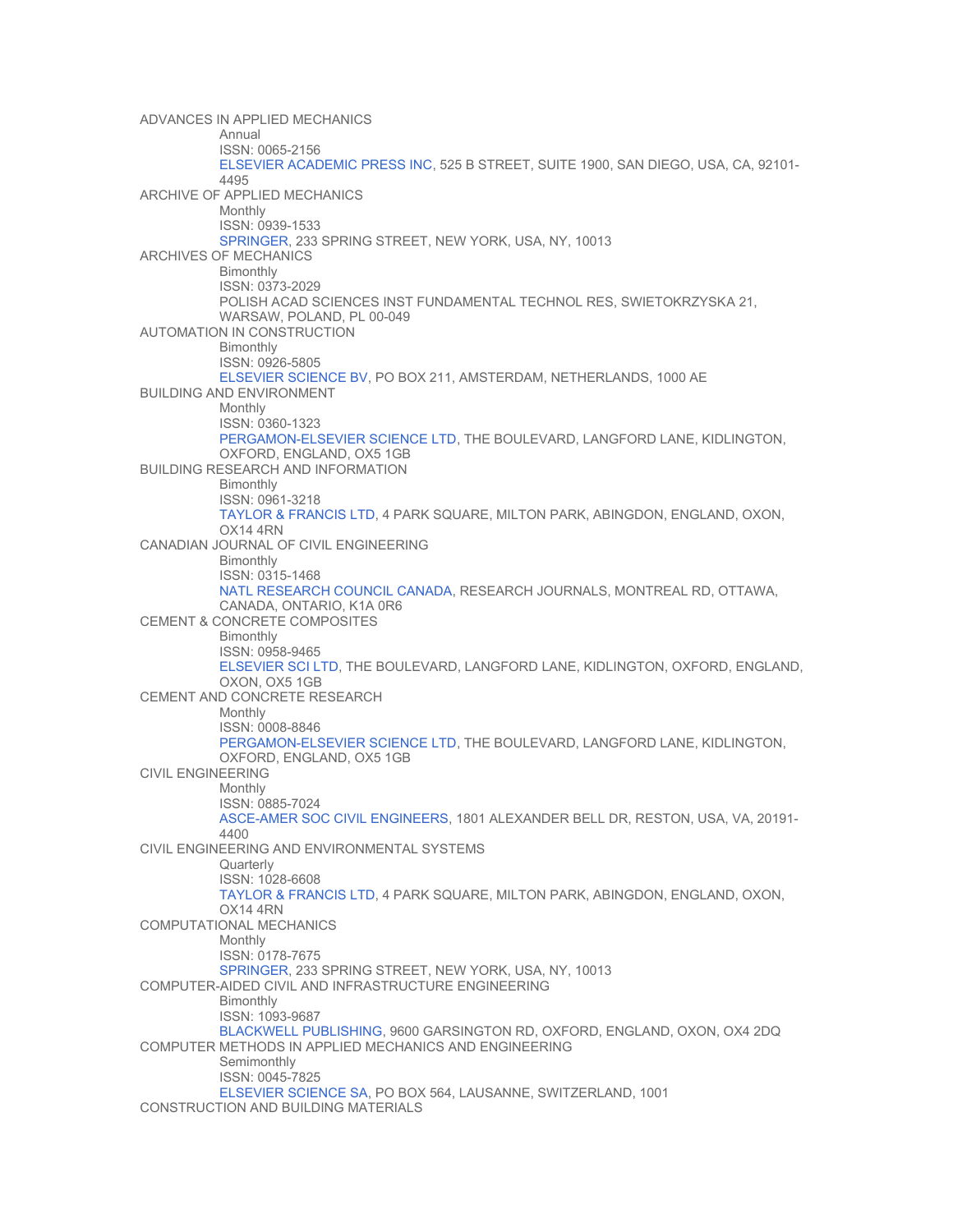Bimonthly ISSN: 0950-0618 [ELSEVIER SCI LTD,](http://www.elsevier.nl/) THE BOULEVARD, LANGFORD LANE, KIDLINGTON, OXFORD, ENGLAND, OXON, OX5 1GB CONTINUUM MECHANICS AND THERMODYNAMICS Bimonthly ISSN: 0935-1175 [SPRINGER](http://www.springeronline.com/), 233 SPRING STREET, NEW YORK, USA, NY, 10013 EARTHQUAKE ENGINEERING & STRUCTURAL DYNAMICS Monthly ISSN: 0098-8847 [JOHN WILEY & SONS LTD,](http://www.wiley.co.uk/) THE ATRIUM, SOUTHERN GATE, CHICHESTER, ENGLAND, W SUSSEX, PO19 8SQ ECOLOGY AND CIVIL ENGINEERING **Semiannual** ISSN: 1344-3755 ECOLOGY CIVIL ENGINEERING SOC, C/O MR. YOSHIFUMI KUMANO, BUSINESS MGR, 7TH KOJIMACHI BLD. 226, KOJIMACHI 4-5, TOKYO, JAPAN, 102-0083 ENERGY AND BUILDINGS Bimonthly ISSN: 0378-7788 [ELSEVIER SCIENCE SA](http://www.elsevier.nl/), PO BOX 564, LAUSANNE, SWITZERLAND, 1001 ENGINEERING FRACTURE MECHANICS **Semimonthly** ISSN: 0013-7944 [PERGAMON-ELSEVIER SCIENCE LTD](http://www.elsevier.com/), THE BOULEVARD, LANGFORD LANE, KIDLINGTON, OXFORD, ENGLAND, OX5 1GB ENGINEERING JOURNAL-AMERICAN INSTITUTE OF STEEL CONSTRUCTION INC **Quarterly** ISSN: 0013-8029 AMER INST STEEL CONSTRUCTION, ONE EAST WACKER DR, SUITE 3100, CHICAGO, USA, IL, 60601-2001 ENVIRONMENTAL FLUID MECHANICS **Quarterly** ISSN: 1567-7419 [SPRINGER](http://www.springeronline.com/), VAN GODEWIJCKSTRAAT 30, DORDRECHT, NETHERLANDS, 3311 GZ EUROPEAN JOURNAL OF MECHANICS A-SOLIDS Bimonthly ISSN: 0997-7538 [GAUTHIER-VILLARS/EDITIONS ELSEVIER](http://www.gauthier-villars.fr/), 23 RUE LINOIS, PARIS, FRANCE, 75015 EUROPEAN JOURNAL OF MECHANICS B-FLUIDS **Bimonthly** ISSN: 0997-7546 [GAUTHIER-VILLARS/EDITIONS ELSEVIER](http://www.gauthier-villars.fr/), 23 RUE LINOIS, PARIS, FRANCE, 75015 EXPERIMENTAL MECHANICS **Quarterly** ISSN: 0014-4851 [SAGE PUBLICATIONS LTD,](http://www.sagepub.co.uk/) 1 OLIVERS YARD, 55 CITY ROAD, LONDON, ENGLAND, EC1Y 1SP INTERNATIONAL APPLIED MECHANICS Monthly ISSN: 1063-7095 CONSULTANTS BUREAU/SPRINGER, 233 SPRING ST, NEW YORK, USA, NY, 10013 INTERNATIONAL JOURNAL OF APPLIED ELECTROMAGNETICS AND MECHANICS **Quarterly** ISSN: 1383-5416 [IOS PRESS,](http://www.iospress.nl/) NIEUWE HEMWEG 6B, AMSTERDAM, NETHERLANDS, 1013 BG INTERNATIONAL JOURNAL OF DAMAGE MECHANICS **Quarterly** ISSN: 1056-7895 [SAGE PUBLICATIONS LTD,](http://www.sagepub.co.uk/) 1 OLIVERS YARD, 55 CITY ROAD, LONDON, ENGLAND, EC1Y 1SP INTERNATIONAL JOURNAL OF NON-LINEAR MECHANICS Monthly ISSN: 0020-7462 [PERGAMON-ELSEVIER SCIENCE LTD](http://www.elsevier.com/), THE BOULEVARD, LANGFORD LANE, KIDLINGTON, OXFORD, ENGLAND, OX5 1GB INTERNATIONAL JOURNAL OF ROCK MECHANICS AND MINING SCIENCES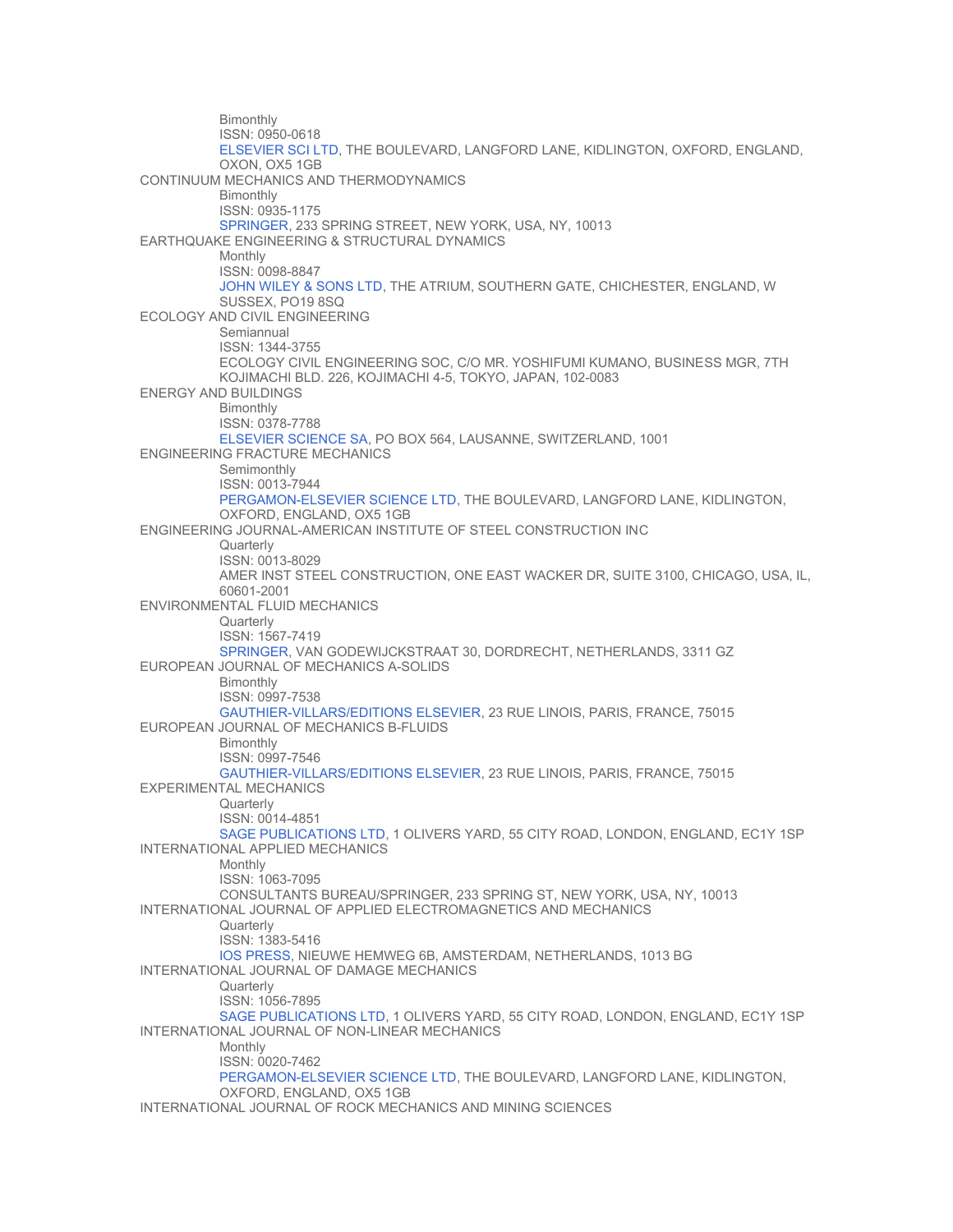Bimonthly ISSN: 1365-1609 [PERGAMON-ELSEVIER SCIENCE LTD](http://www.elsevier.com/), THE BOULEVARD, LANGFORD LANE, KIDLINGTON, OXFORD, ENGLAND, OX5 1GB ITE JOURNAL-INSTITUTE OF TRANSPORTATION ENGINEERS Monthly ISSN: 0162-8178 [INST TRANSPORTATION ENGINEERS](http://www.ite.org/), 1099 14TH ST, NW, STE 300 WEST, WASHINGTON, USA, DC, 20005-3438 JOURNAL OF ADVANCED TRANSPORTATION Tri-annual ISSN: 0197-6729 INST TRANSPORTATION, STE 68, #305, 4625 VARSITY DR, N W, CALGARY, CANADA, ALBERTA, T3A OZ9 JOURNAL OF COMPOSITES FOR CONSTRUCTION **Quarterly** ISSN: 1090-0268 [ASCE-AMER SOC CIVIL ENGINEERS](http://www.asce.org/), 1801 ALEXANDER BELL DR, RESTON, USA, VA, 20191- 4400 JOURNAL OF CONSTRUCTION ENGINEERING AND MANAGEMENT-ASCE Bimonthly ISSN: 0733-9364 [ASCE-AMER SOC CIVIL ENGINEERS](http://www.asce.org/), 1801 ALEXANDER BELL DR, RESTON, USA, VA, 20191- 4400 JOURNAL OF COMPUTING IN CIVIL ENGINEERING **Quarterly** ISSN: 0887-3801 [ASCE-AMER SOC CIVIL ENGINEERS](http://www.asce.org/), 1801 ALEXANDER BELL DR, RESTON, USA, VA, 20191- 4400 JOURNAL OF ENGINEERING MECHANICS-ASCE Monthly ISSN: 0733-9399 [ASCE-AMER SOC CIVIL ENGINEERS](http://www.asce.org/), 1801 ALEXANDER BELL DR, RESTON, USA, VA, 20191- 4400 JOURNAL OF MATERIALS IN CIVIL ENGINEERING **Quarterly** ISSN: 0899-1561 [ASCE-AMER SOC CIVIL ENGINEERS](http://www.asce.org/), 1801 ALEXANDER BELL DR, RESTON, USA, VA, 20191- 4400 JOURNAL OF STATISTICAL MECHANICS-THEORY AND EXPERIMENT Monthly ISSN: 1742-5468 [IOP PUBLISHING LTD,](http://www.iop.org/) DIRAC HOUSE, TEMPLE BACK, BRISTOL, ENGLAND, BS1 6BE JOURNAL OF STRUCTURAL ENGINEERING-ASCE Monthly ISSN: 0733-9445 [ASCE-AMER SOC CIVIL ENGINEERS](http://www.asce.org/), 1801 ALEXANDER BELL DR, RESTON, USA, VA, 20191- 4400 JOURNAL OF THE MECHANICS AND PHYSICS OF SOLIDS Monthly ISSN: 0022-5096 [PERGAMON-ELSEVIER SCIENCE LTD](http://www.elsevier.com/), THE BOULEVARD, LANGFORD LANE, KIDLINGTON, OXFORD, ENGLAND, OX5 1GB JOURNAL OF TRANSPORTATION ENGINEERING-ASCE **Bimonthly** ISSN: 0733-947X [ASCE-AMER SOC CIVIL ENGINEERS](http://www.asce.org/), 1801 ALEXANDER BELL DR, RESTON, USA, VA, 20191- 4400 JSME INTERNATIONAL JOURNAL SERIES A-SOLID MECHANICS AND MATERIAL ENGINEERING **Quarterly** ISSN: 1344-7912 JAPAN SOC MECHANICAL ENGINEERS, SHINANOMACHI-RENGAKAN BLDG, SHINANOMACHI 35, SHINJUKU-KU, TOKYO, JAPAN, 160-0016 MAGAZINE OF CONCRETE RESEARCH Bimonthly ISSN: 0024-9831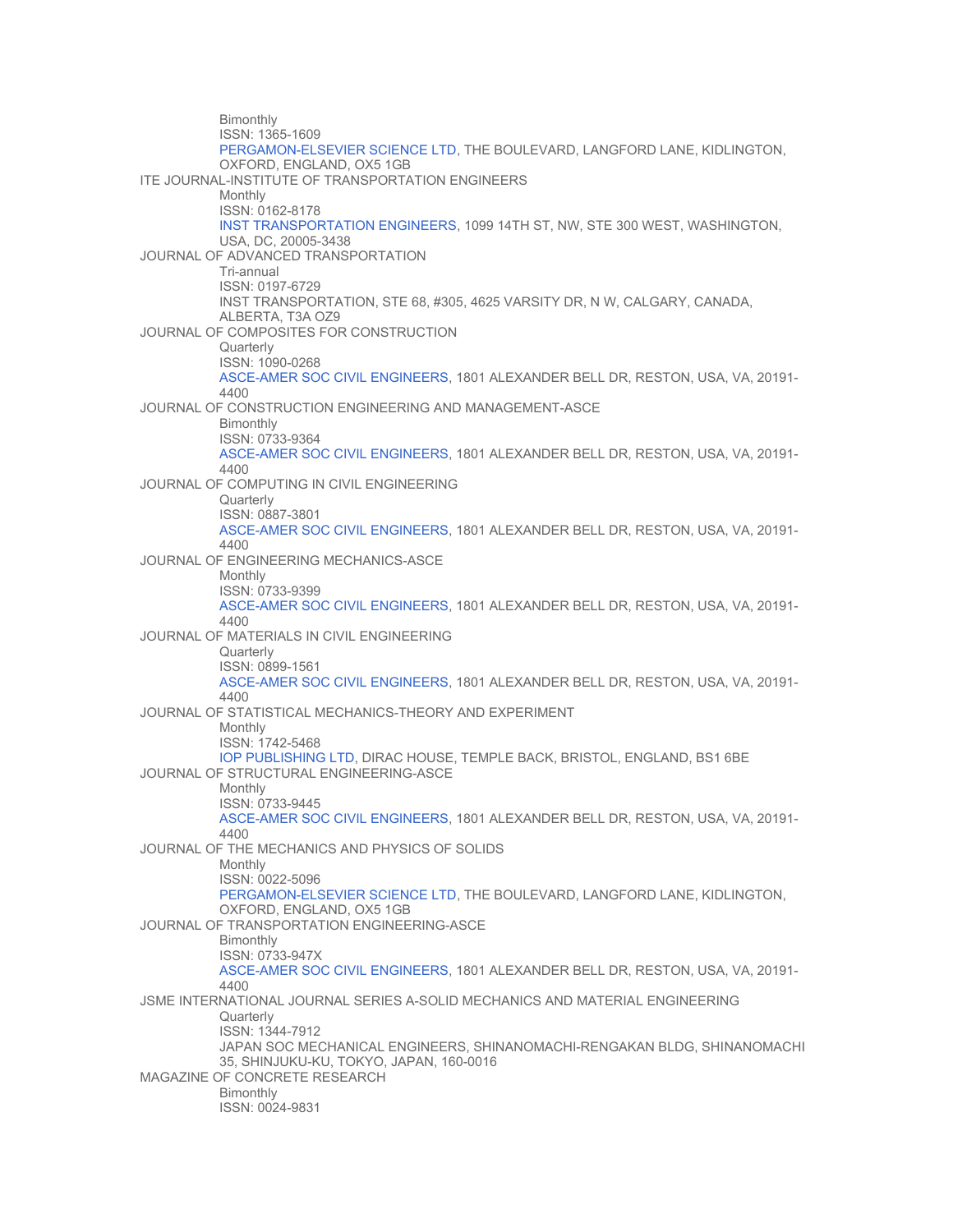[THOMAS TELFORD PUBLISHING](http://www.thomastelford.com/), THOMAS TELFORD HOUSE, 1 HERON QUAY, LONDON, ENGLAND, E14 4JD MECHANICS OF ADVANCED MATERIALS AND STRUCTURES Bimonthly ISSN: 1537-6532 [TAYLOR & FRANCIS INC,](http://www.tandf.co.uk/) 325 CHESTNUT ST, SUITE 800, PHILADELPHIA, USA, PA, 19106 MECHANICS OF COMPOSITE MATERIALS Bimonthly ISSN: 0191-5665 CONSULTANTS BUREAU/SPRINGER, 233 SPRING ST, NEW YORK, USA, NY, 10013 MECHANICS OF MATERIALS Monthly ISSN: 0167-6636 [ELSEVIER SCIENCE BV](http://www.elsevier.com/), PO BOX 211, AMSTERDAM, NETHERLANDS, 1000 AE MECHANICS OF TIME-DEPENDENT MATERIALS **Quarterly** ISSN: 1385-2000 [SPRINGER](http://www.springeronline.com/), VAN GODEWIJCKSTRAAT 30, DORDRECHT, NETHERLANDS, 3311 GZ MECHANICS RESEARCH COMMUNICATIONS **Bimonthly** ISSN: 0093-6413 [PERGAMON-ELSEVIER SCIENCE LTD](http://www.elsevier.com/), THE BOULEVARD, LANGFORD LANE, KIDLINGTON, OXFORD, ENGLAND, OX5 1GB PMM JOURNAL OF APPLIED MATHEMATICS AND MECHANICS **Bimonthly** ISSN: 0021-8928 [PERGAMON-ELSEVIER SCIENCE LTD](http://www.elsevier.com/), THE BOULEVARD, LANGFORD LANE, KIDLINGTON, OXFORD, ENGLAND, OX5 1GB PROBABILISTIC ENGINEERING MECHANICS **Quarterly** ISSN: 0266-8920 [ELSEVIER SCI LTD,](http://www.elsevier.nl/) THE BOULEVARD, LANGFORD LANE, KIDLINGTON, OXFORD, ENGLAND, OXON, OX5 1GB PROCEEDINGS OF THE INSTITUTION OF CIVIL ENGINEERS-CIVIL ENGINEERING **Quarterly** ISSN: 0965-089X [THOMAS TELFORD PUBLISHING](http://www.thomastelford.com/), THOMAS TELFORD HOUSE, 1 HERON QUAY, LONDON, ENGLAND, E14 4JD PROCEEDINGS OF THE INSTITUTION OF CIVIL ENGINEERS-GEOTECHNICAL ENGINEERING **Quarterly** ISSN: 1353-2618 [THOMAS TELFORD PUBLISHING](http://www.thomastelford.com/), THOMAS TELFORD HOUSE, 1 HERON QUAY, LONDON, ENGLAND, E14 4JD PROCEEDINGS OF THE INSTITUTION OF CIVIL ENGINEERS-MARITIME ENGINEERING **Quarterly** ISSN: 1741-7597 [THOMAS TELFORD PUBLISHING](http://www.thomastelford.com/), THOMAS TELFORD HOUSE, 1 HERON QUAY, LONDON, ENGLAND, E14 4JD PROCEEDINGS OF THE INSTITUTION OF CIVIL ENGINEERS-MUNICIPAL ENGINEER **Quarterly** ISSN: 0965-0903 [THOMAS TELFORD PUBLISHING](http://www.thomastelford.com/), THOMAS TELFORD HOUSE, 1 HERON QUAY, LONDON, ENGLAND, E14 4JD PROCEEDINGS OF THE INSTITUTION OF CIVIL ENGINEERS-STRUCTURES AND BUILDINGS **Quarterly** ISSN: 0965-0911 [THOMAS TELFORD PUBLISHING](http://www.thomastelford.com/), THOMAS TELFORD HOUSE, 1 HERON QUAY, LONDON, ENGLAND, E14 4JD PROCEEDINGS OF THE INSTITUTION OF CIVIL ENGINEERS-TRANSPORT **Quarterly** ISSN: 0965-092X [THOMAS TELFORD PUBLISHING](http://www.thomastelford.com/), THOMAS TELFORD HOUSE, 1 HERON QUAY, LONDON, ENGLAND, E14 4JD PROCEEDINGS OF THE INSTITUTION OF CIVIL ENGINEERS-WATER MANAGEMENT **Quarterly** ISSN: 1741-7589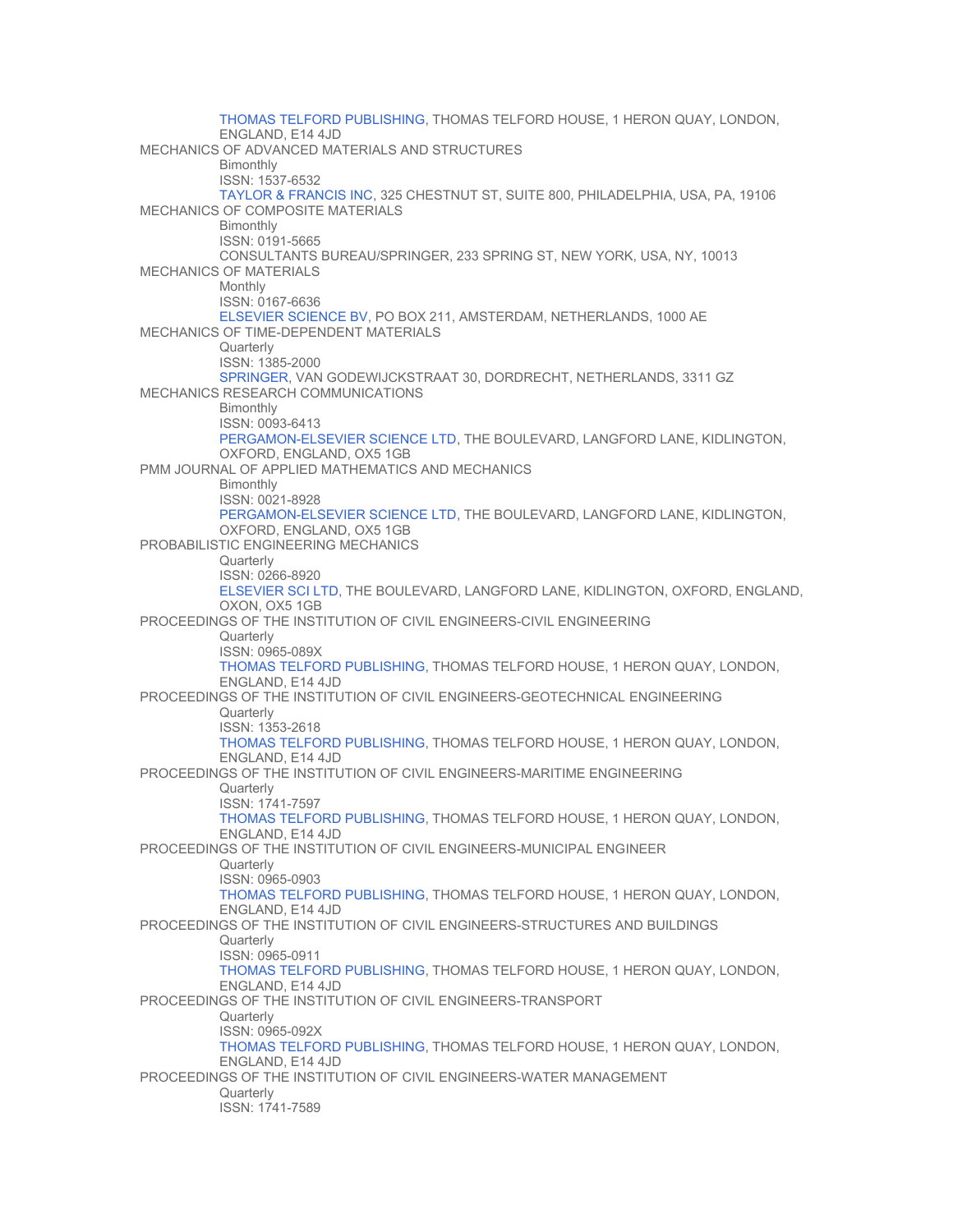[THOMAS TELFORD PUBLISHING](http://www.thomastelford.com/), THOMAS TELFORD HOUSE, 1 HERON QUAY, LONDON, ENGLAND, E14 4JD QUARTERLY JOURNAL OF MECHANICS AND APPLIED MATHEMATICS **Quarterly** ISSN: 0033-5614 [OXFORD UNIV PRESS](http://www.oup.co.uk/), GREAT CLARENDON ST, OXFORD, ENGLAND, OX2 6DP ROCK MECHANICS AND ROCK ENGINEERING **Quarterly** ISSN: 0723-2632 [SPRINGER WIEN,](http://www.springer.at/) SACHSENPLATZ 4-6, PO BOX 89, VIENNA, AUSTRIA, A-1201 STRUCTURAL DESIGN OF TALL AND SPECIAL BUILDINGS **Bimonthly** ISSN: 1541-7794 [JOHN WILEY & SONS LTD,](http://www.wiley.co.uk/) THE ATRIUM, SOUTHERN GATE, CHICHESTER, ENGLAND, W SUSSEX, PO19 8SQ STRUCTURAL ENGINEERING AND MECHANICS Monthly ISSN: 1225-4568 [TECHNO-PRESS,](http://technop.kaist.ac.kr/) PO BOX 33, YUSEONG, DAEJEON, SOUTH KOREA, 305-600 STRUCTURAL HEALTH MONITORING-AN INTERNATIONAL JOURNAL **Quarterly** ISSN: 1475-9217 [SAGE PUBLICATIONS LTD,](http://www.sagepub.co.uk/) 1 OLIVERS YARD, 55 CITY ROAD, LONDON, ENGLAND, EC1Y 1SP STRUCTURAL SAFETY **Quarterly** ISSN: 0167-4730 [ELSEVIER SCIENCE BV](http://www.elsevier.com/), PO BOX 211, AMSTERDAM, NETHERLANDS, 1000 AE **STRUCTURE** Monthly ISSN: 0969-2126 [CELL PRESS](http://www.cell.com/), 1100 MASSACHUSETTS AVE, CAMBRIDGE, USA, MA, 02138 THEORETICAL AND APPLIED FRACTURE MECHANICS Bimonthly ISSN: 0167-8442 [ELSEVIER SCIENCE BV](http://www.elsevier.com/), PO BOX 211, AMSTERDAM, NETHERLANDS, 1000 AE TRANSPORTATION **Quarterly** ISSN: 0049-4488 [SPRINGER](http://www.springeronline.com/), 233 SPRING STREET, NEW YORK, USA, NY, 10013 TRANSPORTATION JOURNAL **Quarterly** ISSN: 0041-1612 [AMER SOC TRANSPORTATION LOGISTICS,](http://www.astl.org/) 1700 NORTH MOORE ST, STE 1900, ARLINGTON, USA, VA, 22209-1904 TRANSPORTATION PLANNING AND TECHNOLOGY **Quarterly** ISSN: 0308-1060 [TAYLOR & FRANCIS LTD](http://www.tandf.co.uk/), 4 PARK SQUARE, MILTON PARK, ABINGDON, ENGLAND, OXON, OX14 4RN TRANSPORTATION QUARTERLY **Quarterly** ISSN: 0278-9434 [ENO FOUNDATION TRANSPORT INC,](http://www.enotrans.com/) 1634 I ST NW, STE 500, WASHINGTON, USA, DC, 20006- 4003 TRANSPORTATION RESEARCH PART A-POLICY AND PRACTICE Monthly ISSN: 0965-8564 [PERGAMON-ELSEVIER SCIENCE LTD](http://www.elsevier.com/), THE BOULEVARD, LANGFORD LANE, KIDLINGTON, OXFORD, ENGLAND, OX5 1GB TRANSPORTATION RESEARCH PART B-METHODOLOGICAL Monthly ISSN: 0191-2615 [PERGAMON-ELSEVIER SCIENCE LTD](http://www.elsevier.com/), THE BOULEVARD, LANGFORD LANE, KIDLINGTON, OXFORD, ENGLAND, OX5 1GB TRANSPORTATION RESEARCH PART C-EMERGING TECHNOLOGIES Bimonthly